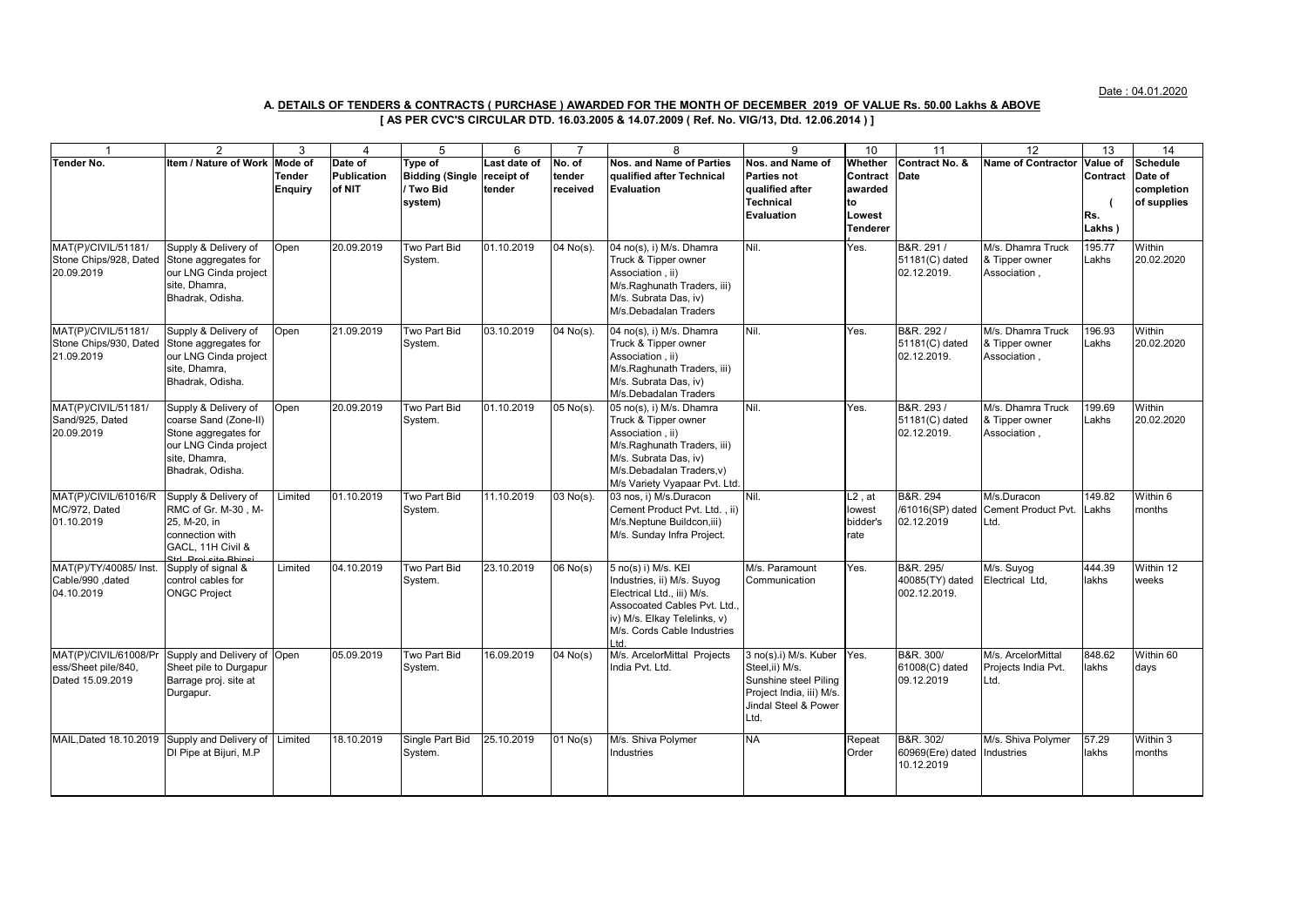| <b>Tender No.</b>                                                             | Item / Nature of Work                                                                                                   | Mode of<br><b>Tender</b><br>Enguiry | Date of<br><b>Publication</b><br>of NIT | Type of<br><b>Bidding (Single</b><br>/ Two Bid<br>system) | Last date of<br>receipt of<br>tender | No. of<br>tender<br>received | Nos. and Name of Parties<br>qualified after Technical<br>Evaluation                                                        | Nos. and Name of<br><b>Parties not</b><br>qualified after<br><b>Technical</b><br>Evaluation                                            | Whether<br>Contract<br>awarded<br>to<br>Lowest<br><b>Tenderer</b> | Contract No. &<br>Date                                | Name of Contractor Value of                                                 | Contract<br>Rs.<br>Lakhs) | <b>Schedule</b><br>Date of<br>completion<br>of supplies |
|-------------------------------------------------------------------------------|-------------------------------------------------------------------------------------------------------------------------|-------------------------------------|-----------------------------------------|-----------------------------------------------------------|--------------------------------------|------------------------------|----------------------------------------------------------------------------------------------------------------------------|----------------------------------------------------------------------------------------------------------------------------------------|-------------------------------------------------------------------|-------------------------------------------------------|-----------------------------------------------------------------------------|---------------------------|---------------------------------------------------------|
| MAT(P) /ERE/60984/<br>Tray/1084, dated<br>20.11.2019                          | Supply and Delivery of<br>GI Cable tray & bends                                                                         | Limited                             | 20.11.2019                              | Two Part Bid<br>System.                                   | 25.11.2019                           | $01$ No(s)                   | M/s. Ratan Projects & Engg.<br>Co.Pvt. Ltd.                                                                                | Nil.                                                                                                                                   | Repeat<br>Order                                                   | B&R. 304/<br>18.12.2019                               | M/s. Ratan Projects<br>60984(Ere) dated & Engg. Co.Pvt. Ltd.                | 120.67<br>lakhs           | Within 6-12<br>weeks                                    |
| MAT(P)/CIVIL/51038 &<br>51055/ Sand/1295,<br>Dated 06.12.2019                 | Supply & Delivery of<br>coarse Sand (Zone-II)<br>Stone aggregates for<br>our BTPS Project site,<br>Manuguru, Telengana. | Limited                             | 06.12.2019                              | Two Part Bid<br>System.                                   | 07.12.2019                           | $01$ No(s).                  | 01 no(s), i) M/s. Sri Srinivas<br>Construction                                                                             | Nil.                                                                                                                                   | Repeat<br>Order                                                   | B&R. 305/<br>51038 &<br>51055(C) dated<br>18.12.2019. | M/s. Sri Srinivas<br>Construction                                           | 54.60<br>Lakhs            | Within<br>30.032020                                     |
| MAT(P)/Ere/61014/Gate<br>valve-2 /1075, Dated<br>30.10.2019                   | Supply and Delivery of<br>Gate Valve at Barauni<br>IOCL, Bihar.                                                         | Limited                             | 30.10.2018                              | Two Part Bid<br>System.                                   | 15.11.2018                           | $07$ No(s)                   | 2 no(s) i)M/s. Panchavati<br>Valves & Flange Pvt. Ltd.,<br>M/s. MH Valves (Pvt.) Ltd.                                      | 5 no(s) i)M/s. A.V<br>Valve, ii) M/s. Leadu<br>Valve, iii)M/s.NSSL,<br>iv) M/s. Fluid line<br>Valve, v) M/s. Shali<br>Manvdm Pvt. Ltd. | Yes.                                                              | B&R. 306/<br>61014(Ere) dated<br>18.12.2019.          | M/s. Panchavati<br>Valves & Flange Pvt.<br>Ltd.,                            | 111.12<br>lakhs           | Within 8<br>weeks                                       |
| B&R/MDS/51102/RCM/<br>NIT, Dated 28.09.2018.                                  | Supply and Delivery of<br>RMC for CPCL Project<br>site, Manali refinery<br>Chennai.                                     | Limited                             | 28.09.2018                              | Two Part Bid<br>System.                                   | 04.10.2018                           | $04$ No(s)                   | 3 nos. i) M/s. Unik readymix<br>Concrete,ii) M/s. Anituth K<br>Infrastructure Pvt. Ltd., iii)<br>M/s. Ray mix Concrete (I) | M/s. Bharat<br>Readymix Concrete.                                                                                                      | Yes.                                                              | B&R. 307/<br>51102(Ere) dated<br>18.12.2019.          | M/s. Anituth K<br>Infrastructure Pvt.<br>Ltd.                               | 50.87<br>lakhs            | Within 3<br>months                                      |
| MAT(P)/TY/40073/<br>1822. Dated 11.12.2019                                    | Supply and Delivery of<br><b>Reinforcement Steel</b><br>for NTPC, Tanda site,<br>U.P                                    | Limited                             | 11.12.2019                              | Single Part Bid<br>System.                                | 11.12.2019                           | $01$ No(s)                   | M/s. SAIL/Kolkata                                                                                                          | Nil.                                                                                                                                   | Yes.                                                              | B&R. 311/<br>40073(TY) dated<br>18.12.2019            | M/s. SAIL/Kolkata                                                           | 54.87<br>lakhs            | Within<br>31.12.2019                                    |
| MAT(P)/Civil/51164/123<br>6, Dated 26.11.2019                                 | Supply and Delivery of<br>P.P Cement for Haldia<br>Dock complex Project<br>site , Haldia, W.B.                          | Limited                             | 26.11.2019.                             | Two Part Bid<br>System.                                   | 06.12.2019                           | $\overline{03}$ No(s)        | 3no(s) i) M/s.Birla<br>Corporation Ltd., ii) M/s.<br>Nuvaco Vista Corp. Ltd., iii)<br>M/s. Rashmi Cement Ltd.              | Nil.                                                                                                                                   | Yes.                                                              | B&R. 313/<br>51164(C) dated<br>19.12.2019             | M/s. Nuvaco Vista<br>Corp. Ltd.                                             | 159.00<br>lakhs           | Within<br>31.03.2019                                    |
| MAT(P)/Ere/61009/Elect Supply and Delivery<br>rode/1173. Dated<br>15.11.2019. | ofElectrodes at HPCL<br>Vizag.                                                                                          | Limited                             | 15.11.2019                              | Two Part Bid<br>System.                                   | 29.11.2019                           | $03$ No(s)                   | 3 no(s) i) M/s.Essab (l) Ltd.,<br>i)M/s. D&H Scheron (P)<br>Ltd., iiii) M/s. Hanrver<br>Electrodes Ltd.                    | Nil.                                                                                                                                   | Yes.                                                              | B&R. 314 /<br>61009 dated<br>20.12.2019               | M/s. Swastik<br>Enterprise<br>(Auth.<br>Dealer of M/s. Essab<br>$(I)$ Ltd.) | 52.15<br>lakhs            | Within 2<br>weeks.                                      |
| MAT(P)/TY/40085/ DLG<br>Valve/964.Dated<br>27.09.2019                         | Supply and Delivery of<br>Deluge valve of<br>assorted size for<br><b>ONGC Project.</b>                                  | Limited                             | 27.09.2019                              | Two Part Bid<br>System.                                   | 11.11.2019                           | $02$ No(s)                   | 2 no(s) i) M/s. De's Techno<br>Ltd., ii)M/s. H D Fire Protect<br>Pvt. Ltd.                                                 | Nil.                                                                                                                                   | Yes.                                                              | B&R. 315/<br>40085(TY) dated<br>20.12.2019            | M/s. De's Techno<br>Ltd.                                                    | 246.55<br>lakhs           | Within 8<br>weeks                                       |
| MAT(P)/ERE/Howrah/30 Supply and Delivery of<br>648/1831. Dated<br>13.12.2019  | Strl.Steel for Howrah<br>works.                                                                                         | Limited                             | 13.12.2019                              | Single Part Bid<br>System.                                | 14.12.2019                           | $01$ No(s)                   | M/s. SAIL/Kolkata                                                                                                          | Nil.                                                                                                                                   | Yes.                                                              | B&R. 316/<br>Howrah/30648<br>dated 20.12.2019         | M/s. SAIL/Kolkata                                                           | 229.47<br>lakhs           | Within<br>31.01.2020                                    |